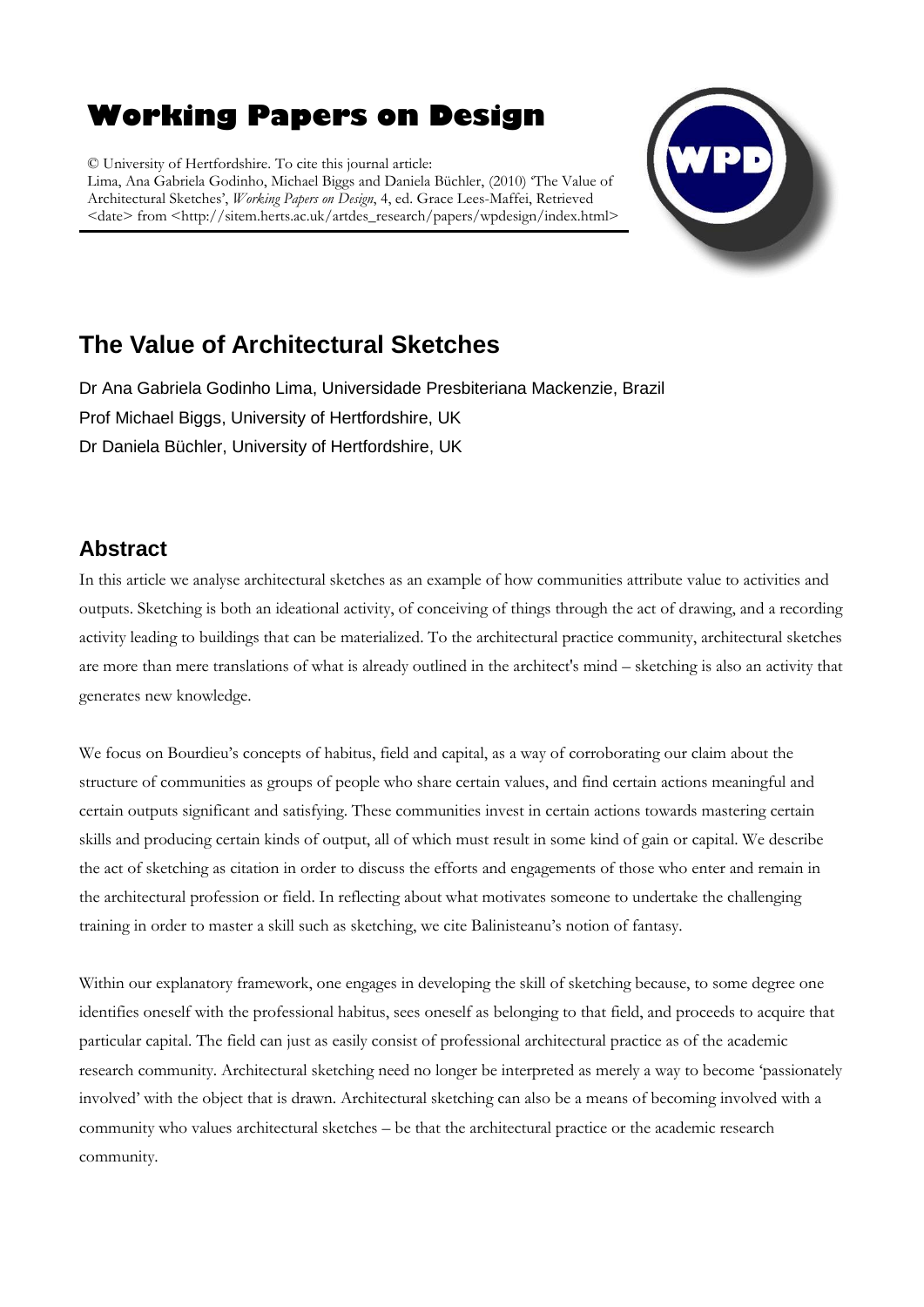

#### **Introduction**

The context of this article is the academicization of professionally oriented studies in subjects including architecture. One can now find doctoral studies being undertaken in architecture and also research council funded projects conducted by postdoctoral and professional researchers. These provide incentives to undertake research in architecture both in terms of education and career development, to access national and international funding and to meet performance measures used in research evaluations. Architecture, in common with non-traditional subjects in the academy, suffers from the disadvantage that its principal outcomes are in non-traditional forms including the production of culturally significant buildings, urban plans and drawings. In particular, we discuss the value of architectural sketches for the architectural research community. The architectural sketch is discussed as a specific kind of drawing, which is at once the product of actions that lead to specific outcomes and the refinement of a professional skill.

Drawings, and in particular sketches – which are the most Protean manifestation of an architectural idea – are highly valued in the professional architectural community and more widely as objects of cultural consumption. At the *First International Congress of Architecture Archives* in Alcalá de Henares, Spain (2003) one could read: the importance of the heritage that has been built by architecture collections is related to the specific manner in which architecture is conceived and developed, and the fundamental role played by drawings and graphic documents in the conception process as well as on the building site […they] represent not only the trace of the process of creating what is to be built, but they are also sometimes the only testimony to destroyed or never-built edifices (Lima et al. 2008, 9).

Indications of this valorisation include the publication of well organized, searchable on-line catalogues of images that attract the same levels of bibliographic attention as do their textual counterparts in institutional repositories and events. Nowadays, individual architectural sketches, as well as sketchbooks, are held by many institutions throughout the world. For example, the Victoria and Albert Museum (V&A) and the Royal Institute of British Architects (RIBA) have formed a partnership in order to promote the understanding and enjoyment of architecture. Together they hold about 650,000 items, ranging from the Renaissance to the present day. The V&A museum website boasts that Joseph Paxton's famous first sketch of the Great Exhibition building, known as the Crystal Palace, is on display in its British Galleries, as well as a page from one of Charles Rennie Mackintosh's sketchbooks. This shows the esteem in which certain sketches are held by this arbiter of the canon.

Other institutions maintain similar collections and on-line catalogues, including the Louvre Museum in Paris, which hosts the *Départment des Arts & Graphiques* containing, amongst other material, architectural drawings in a collection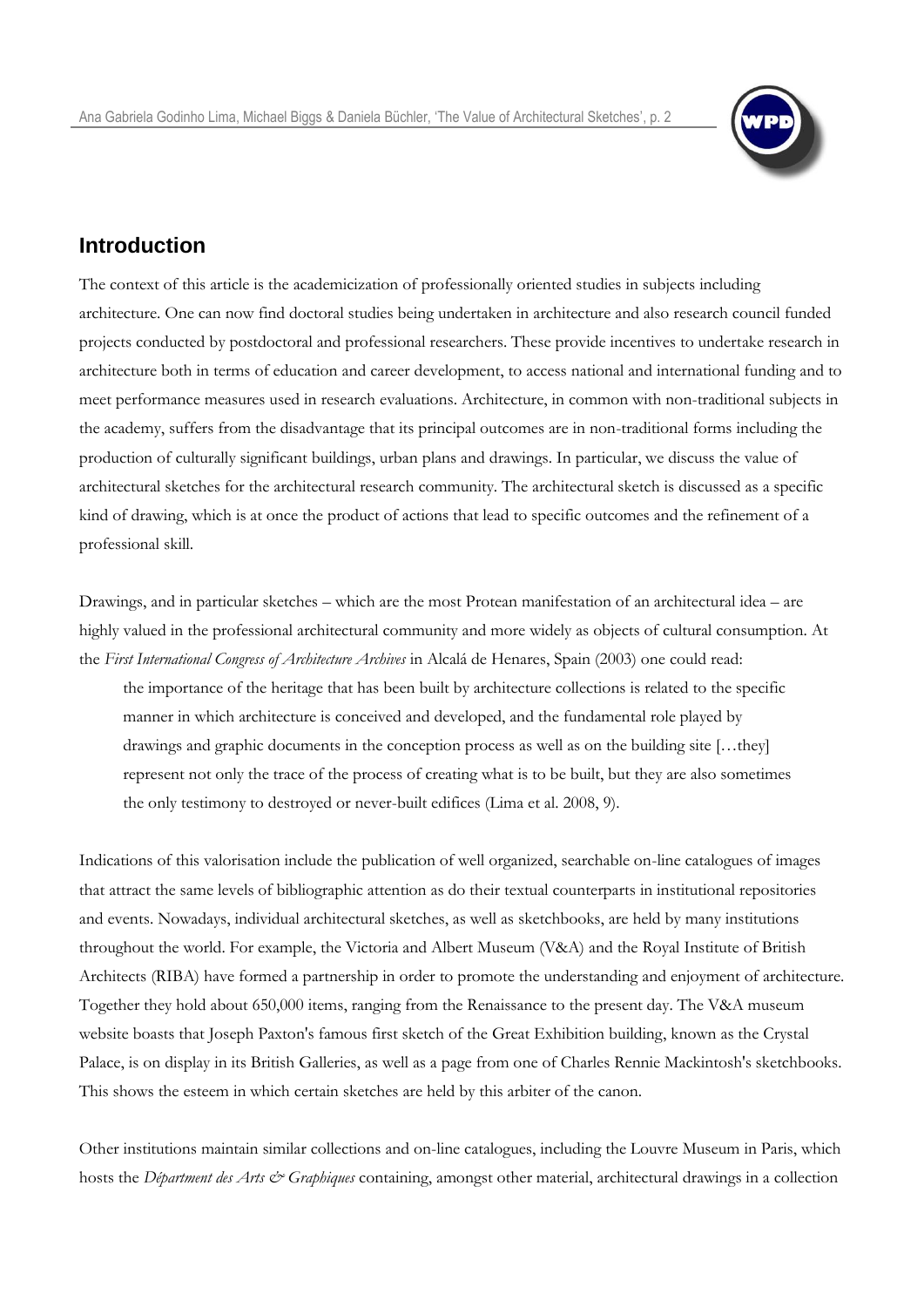

of more than 140,000 items. The Museum of Modern Art (MoMA) in New York, USA, also has a large collection of modern architect's sketches ranging from Otto Wagner (1896) to Steven Holl (2004).

However, it remains to be determined whether such sketches continue to have value within the newly academicized environment of architecture. This paper therefore considers what is valued in architectural sketches by professional architects and, consequently, what aspects of drawing and what research methods should form the focus of academic architectural research. For example, one could approach these sketches from a purely design-historical perspective, in which case such studies would clearly meet the criteria of the academy because they would employ traditional historical research methods. On the other hand, if one is to reflect the values of the professional architectural community in academic research there is perhaps a need to use non-traditional and more object-led research methods. Reconciling the initially opposed text-led methods and object-led methods would require a thorough-going analysis of the different interests of these two communities (Büchler et al. 2009).

#### **The Roles of the Sketch in the Architectural Community**

According to Jonson (2002), the term "sketch" derives etymologically from the Greek skhedios, meaning unprepared; and from the Latin schedius, meaning hastily made. "Sketch" therefore refers to something that is hastily done and is by nature incomplete, rough and unpolished. These are drawings that do not necessarily follow any kind of convention, such as scale and proportion, to which other kinds of drawn representations usually conform.

In academic research in architecture, sketches are often interpreted as being either recordings or ideation (Büchler and Lima 2008). On the one hand, when acting as a recording, the sketch takes on the role of merely registering and manifesting what is already outlined in the mind (Farthing 2008). On the other hand, when enabling ideation (Rosenberg 2008), the sketch as a "study drawing" generates original information within the design task by means of graphical processes (Herbert 1992). In architectural practice, one of the reasons for making architectural sketches is to develop and deepen the inner world of the architect which, in turn, contributes to the conception of the built world. Understood in this way, the act of sketching may have an important role in developing both the architect's skill in architectural visualization, and ability to conceive and initiate more complex architectural ideas.

Architectural sketches are generally described by the community as a type of drawing that architects use in the design process, which enables the consideration of alternative solutions to the design problem. Regarded as the mythological start of architecture (Krasny 2008), these handmade artefacts are still considered to be an important tool in the architect"s thinking process, even in a time when digital resources are widely available (Edwards 2005). Sketches possess a material dimension and are therefore able to exert a physical presence and influence (Fraser and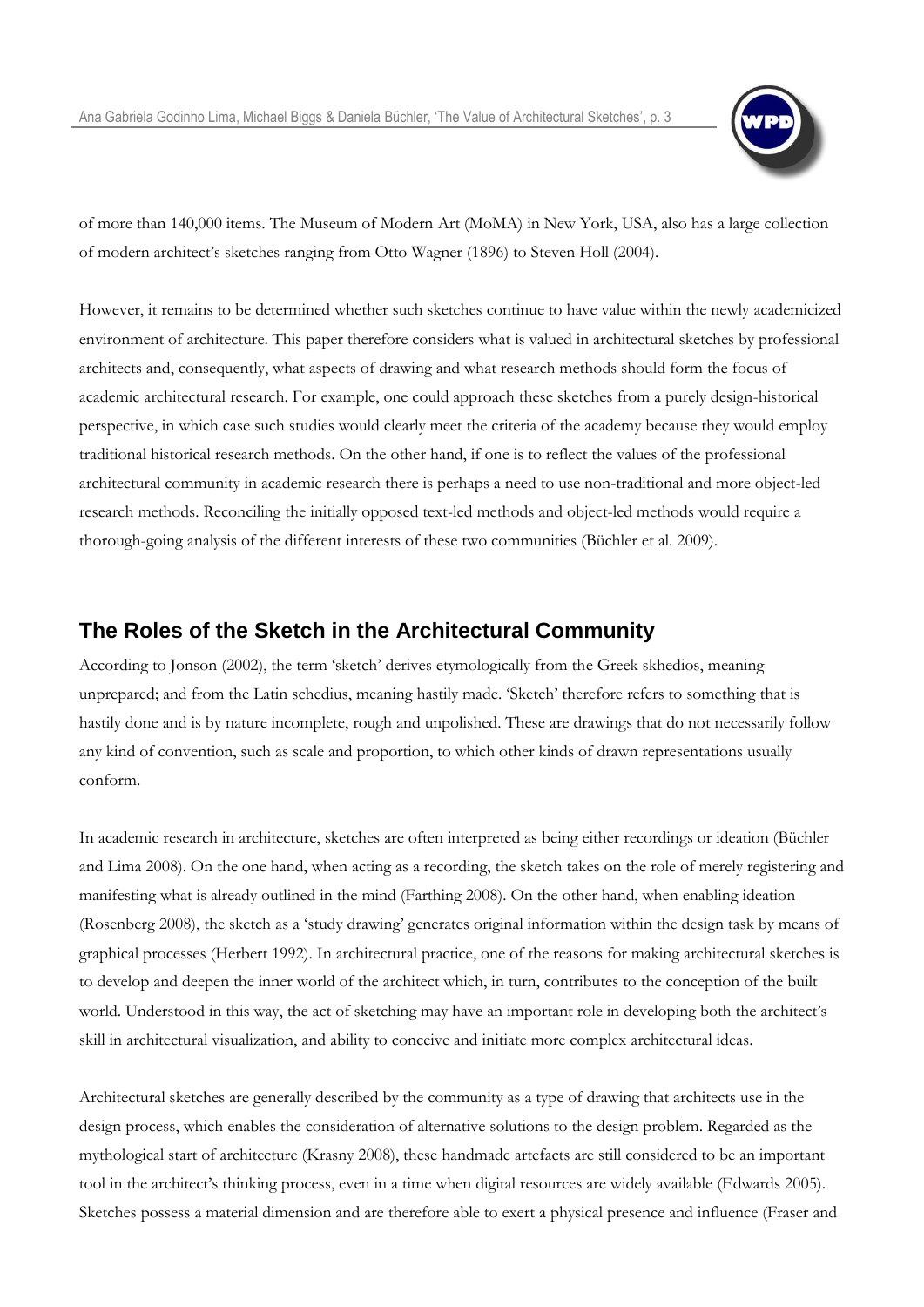

Hemni 1994). There are those who suggest that architectural sketches are seductive because of their ability to imply without, however, defining anything concrete; because they are open to many interpretations and point to many possibilities. In this sense, sketches have the ability to encompass, for example, both concrete reality such as the structural behaviour of a constructive element, and poetic and metaphorical elements such as wings or sails.

Drawings by Jørn Utzon and by Oscar Niemeyer exemplify the power of imagery despite the often problematic merger of these with the business of construction. Utzon"s drawings for the *Sydney Opera House* (1957), which for some resembled immense seashells overlooking the Sydney Harbour, won the architectural competition. However, the structure was unbuildable as it was represented in Utzon's drawings, at least without some degree of reinterpretation. The engineering office Ove Arup took six years to solve the constructive problem presented by the drawings and the execution of the building went beyond the original budget (Montaner 1997). Nevertheless, the result was an iconic building, acting as a visual signature of Sydney that is recognized worldwide as representing all things Australian. Similarly, the drawings produced by Niemeyer for *Brasília Cathedral* (1959) caused practical problems. His sketches suggested that the shape of the whole building would emerge from the use of a single structural piece – a curved concrete pillar that, when repeated 16 times in rotation, would constitute the entire spatiality of the cathedral. It took the civil engineer Joaquim Cardozo over a decade to render Niemeyer's drawings as buildable. What was ultimately produced went beyond the material manifestation of the drawing and became one of the icons of Brazilian modernist architecture and a signature of the federal capital.

What might be inferred from the examples above is that the strength of visual imagery present in the architect's sketch is still visible in the final construction. This would suggest that, in line with the architectural community"s claim, architectural sketches could occupy a differentiated category of object. Their claim is that because of its ability to manifest the ideational, the architectural sketch could be elevated to a higher category of object, even transcending its connection with the objects it represents, thereby reinforcing its association with the complex and deep mental process of the architect. However, this view of the value of architectural sketches is inherited from the canons of modern architecture. Indeed, the sketchbooks of the seminal modernist architect Le Corbusier were perhaps the most influential set of drawings within the architectural community during the second half of the twentieth century. Despite being a skilful draughtsman, in his drawings Le Corbusier often violated the conventions of perspective and also distorted proportions. Allegedly, this was because he was less concerned with faithfully representing reality or envisaging architecture with mathematical precision than with achieving, through the act of drawing, a certain state of "deep emotion" and the possibility to connect to some "inner force" (Fraser and Henmi 1994).

Other than the metaphysical dimension of this "inner force", the architectural community also values the sketch owing to its ability to demonstrate craftsmanship. The act of sketching implies certain qualities that go beyond the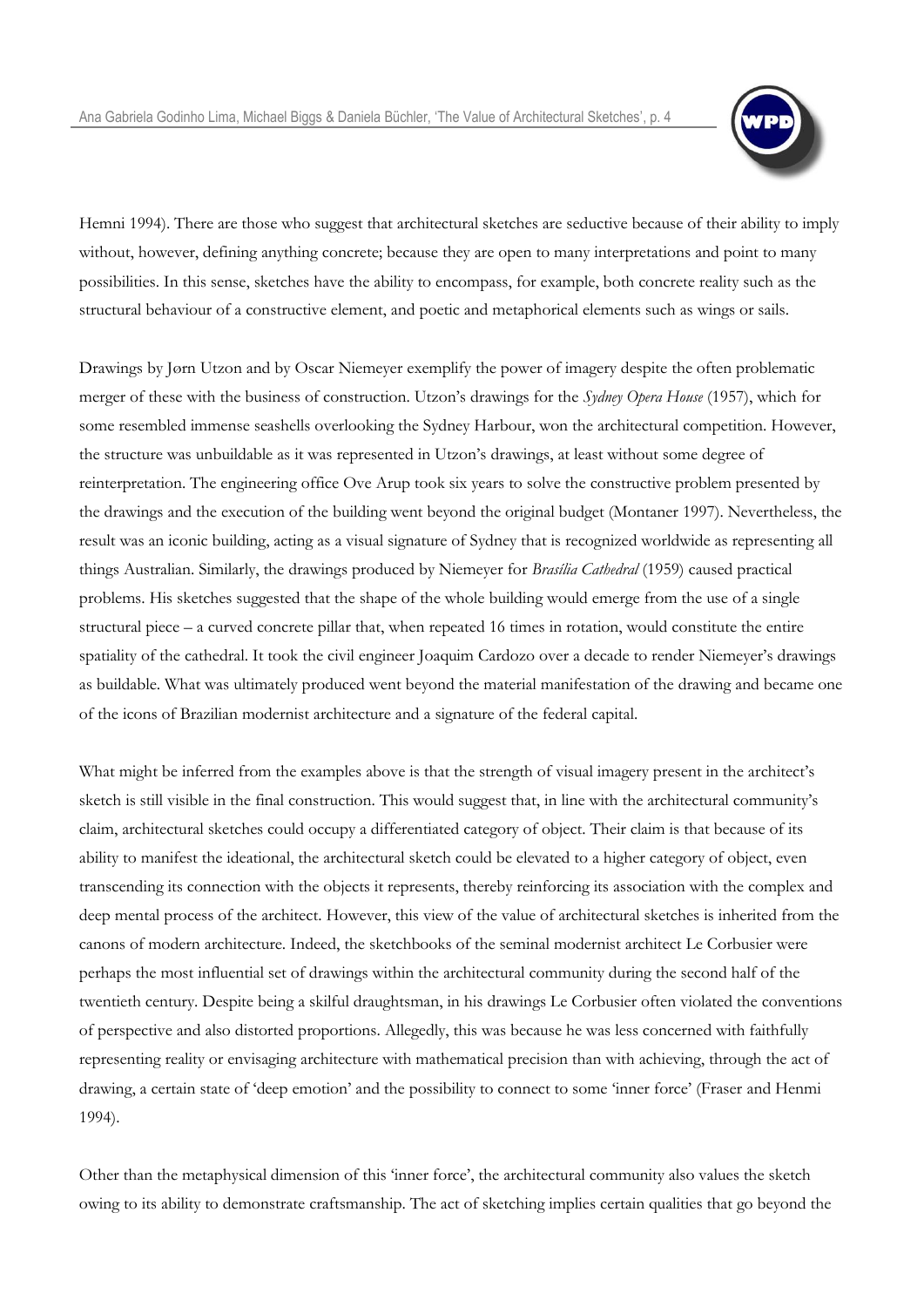

value of the sketch itself. These qualities are linked to the process of making sketches that is often referred to as craftsmanship. Sennett has reflected on the role of craft in the process of making concrete things and what it reveals about oneself (2008). A craftsperson is an individual who is skilled in a particular activity or craft. The idea of skill is of something that has to be constructed through time. Sennett suggested that ten thousand hours is a reasonable touchstone for mastering a craft. This apparently disproportionately long time is an estimate of how long it takes for complex skills, such as architectural sketching, to become so deeply ingrained that they are readily available and comprise a professional"s tacit knowledge. He argued that this number is not so unrealistic if one considers that when training to be a goldsmith, the medieval apprentice was expected to undertake five hours of bench work a day over the course of seven years (Sennett 2008). This long immersion in the craft and the context of its production inevitably transforms both the hand and the mind with the effect of not only training the individual for exercising the skills but also instilling in them the values of the profession.

Mastering a skill is therefore a transformational process, one that requires effort and attention. It represents an investment, at the end of which the trainee can expect to gain something. This is true of any kind of training, i.e. there is a relationship between training towards transformation and gain. In the field of professional sport, this relationship is perhaps more obvious: an athlete who has spent a significant amount of time training and adjusting sleeping routines, nutritional habits, etc., is not the same person that started the training months or even years before. This training is a lifestyle that transforms the body, mind and emotions as the years go by, a process in which athletes become their own *œuvre*. Given positive results in performance, this transformation is perceived as a gain that can be measured and sponsorship can be awarded in line with these measured results.

Similarly, sketching is a physical activity that shapes the architect as well as a skill that demands an investment until it is mastered. The architectural community can see in the sketch evidence of this process and the acquisition of skill can be measured much like one can measure the performance of an athlete. The sketch is not the final outcome as one might judge the award of a gold medal to be, however the act of sketching indicates to the members of the architectural community that this transformational process is taking place within the individual who sketches. In this sense, sketching may indicate potential for future achievements. In both cases, of the athlete and of the architect, undertaking training in order to master a skill represents a desire to align oneself with the values and thereby associate oneself to that community.

## **Communities, Values and Skills**

Within the architectural community, the act of sketching is regarded as meaningful because the sketches themselves have a role, and vice versa, i.e. by having a role, the sketches hold some value and the act of sketching is therefore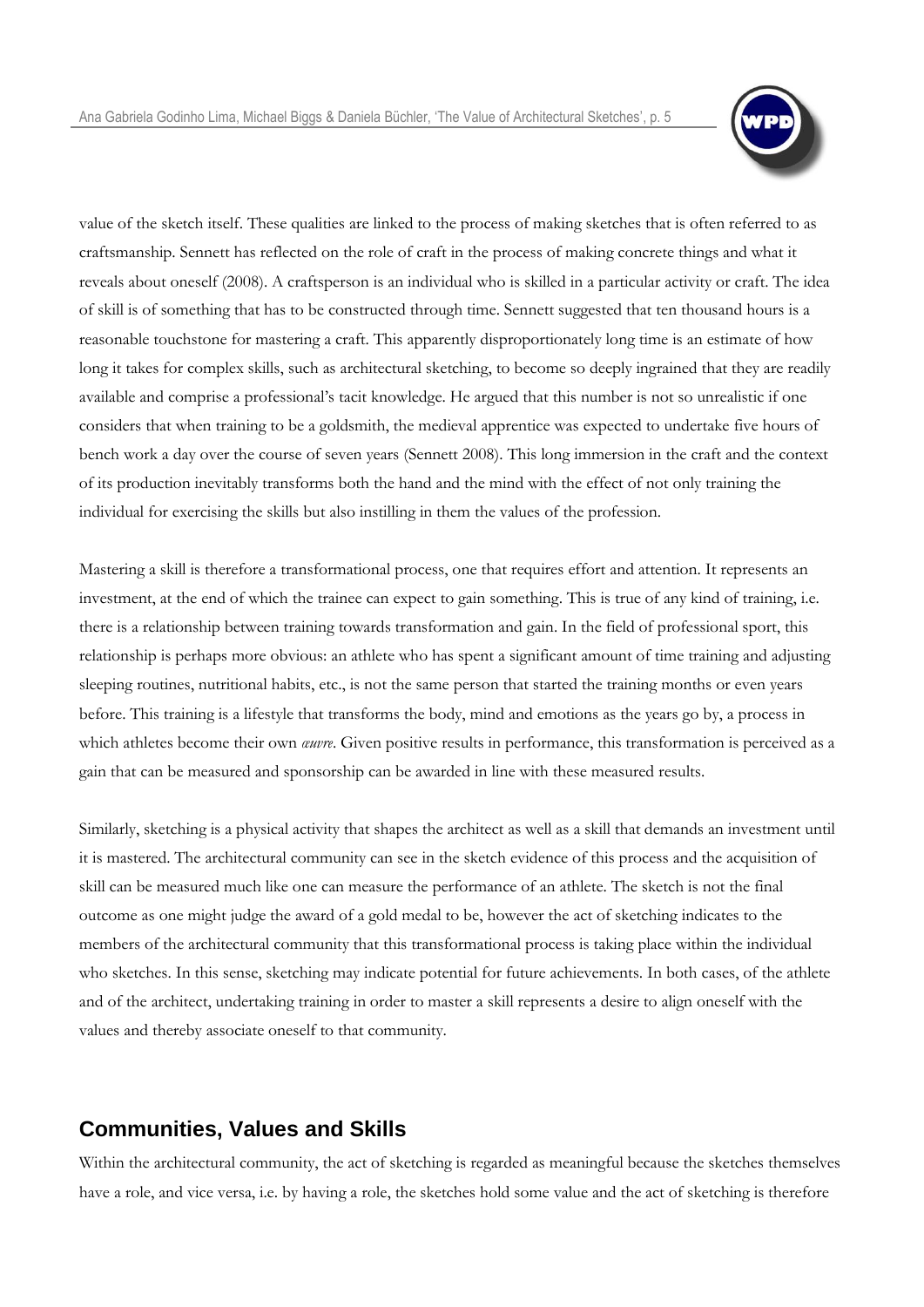

regarded as meaningful (Biggs and Büchler 2010b). This is an iterative relationship between value of outcome and value of action for a community. In the architectural community, if we start from the notion that architectural sketches have value, we can see why sketching is regarded as a valued skill. Therefore the value of sketches and of sketching serves to define the architectural community because skilfully producing sketches is something that may function as a distinguishing feature. One gains membership of the architectural community by demonstrating this skill, as well as through the ability to identify sketches as meaningful and appreciating them.

In establishing oneself as a member of a community, one is also contributing to the definition and positioning of that community within a broader context and in relation to other communities. Certain actions, such as sketching, are elected, conventionalized and then performed as a means of expressing the community values. This relationship between community values and meaningful actions is unproblematic when it is coherent and when it is located within that community. Take the architectural sketch out of the architectural practice community and it loses its meaning and consequently its value. To the second community the sketch might also be valuable but in line with their values and therefore different to the value that it has for the architectural community.

There are two consequences of this re-contextualization of the architectural sketch. Initially, new value will have to be attributed to the sketch according to the new community"s value system. This leads to the second consequence, which describes this re-attribution of value as a process of justification and negotiation on the part of the original architectural community. What this means in the context of the academicization of the architectural sketch is that the architectural community will offer the sketch in its most measurable aspect, i.e. as recording, so that its value can be accounted for and made explicit. The ideational value of the sketch is, in this process, overlooked because of its direct relationship with the architectural practice community values. The problem with this process, we claim, is that by re-framing the sketch so that it fits academic conventions, such as being measurable, the architectural community has had to compromise the ideational content of the sketch and therefore runs the risk of being left dissatisfied with the value that the academic community has attributed to it (Biggs and Büchler 2010a).

As explained above, the canons of modernism helped to establish sketching as a potentially significant and valued activity for the architectural community. Balinisteanu (2008) suggests that the sketch as citation can further explain its value in the community. He argues that identities are "fantasised" in the recesses of the mind and that in order to express these fantasies and flesh out our social identity, we cite from the narratives of others. These acts of citation shape our perceptions of ourselves and of others as we construct, through these narratives, subjective identities and acceptable scenarios for socialisation. The architectural community often uses the sketch as an act of citation as, for example, in the dialogue between the sketch made by Luciano Margotto for the *Lapa Bus Terminal* and Álvaro Siza's *Aveiro Library* (Perrone 2006). Mutual citation reinforces membership of a community through inter-textual referencing, i.e. painters refer to other painters; scholars refer to other scholars, etc.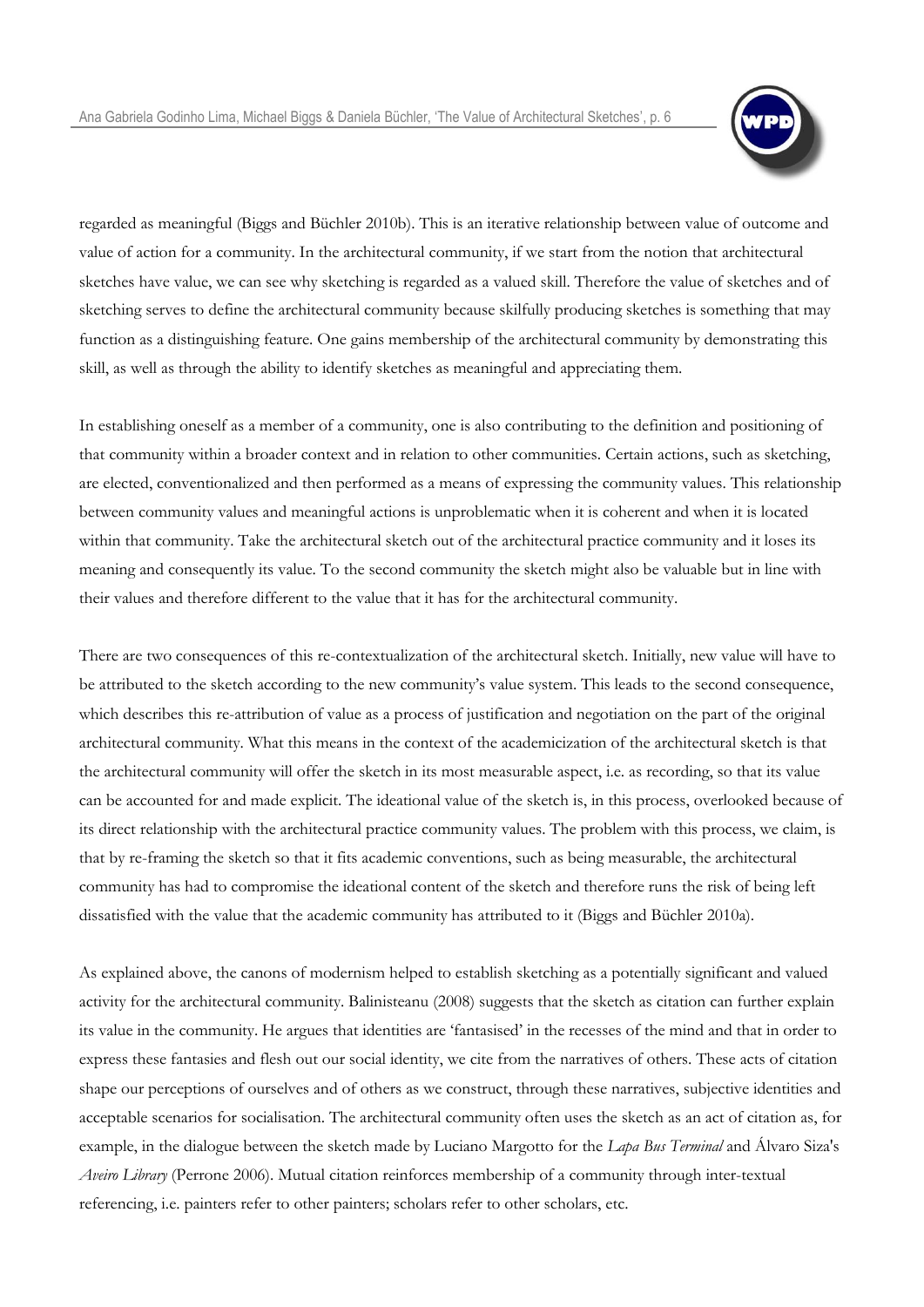

These constructions can only take place in social interaction when one becomes acquainted with voices that can be cited (Balinisteanu 2008). It is conceivable that fantasy is one of the mechanisms through which the architect develops the skill of thinking through drawing. This is in line with Balinisteanu's view that our modes of socialisation are steered by fantasies that originate in narratives. Architectural sketches could be seen as a narrative rather than merely a deliberate strategy for positioning oneself within a community or creating an identity. This would mean that narratives such as sketches or texts would first be internalized as emulated practices that are steered by the unconscious.

In Balinisteanu's theory, the fantasy of the self is constitutive of the subject. It expresses identity of the self in a series of images as narrative sequences, rather than as unarticulated events of the imagination. These narrative sequences inform the construction of subjectivities where every subject is constituted through citing legitimate subjects in narrative presentations of the self. Therefore, through the use of narratives, the way in which one fantasises (about a given scenario and subjective constitution) is repeated. This means that, in time, one becomes aware of the ways of feeling and experiencing that these narratives afford. One will then perform choreographies of gestures, bodily postures and rhetorical devices that one has grown accustomed to fantasising as one's own (Balinisteanu 2008). Furthermore, we suggest that the way one will attribute value and make value judgements is linked to the way in which one has embodied determined narrative sequences. This would mean that making a judgement is a way of citing previously internalized values that have come from social narratives.

In this article we are dealing with the sketch as object of consumption rather than discussing the nature of these objects. We are more interested in the social dynamics – steered by narratives and fantasies – that regulate the attribution of value to these objects. Balinisteanu"s theory of fantasy has been helpful towards understanding why certain activity such as sketching is at the core of the development of the architectural community. However, Bourdieu and his three main 'thinking tools' – 'habitus', 'field' and 'capital' – can be used to enrich this explanation.

On habitus, Maton (2008) explains that although one usually feels as though one is a free agent, one bases one"s daily decisions and assumptions on the predictable character, behaviour and attitudes of others. Bourdieu stated that "all of my thinking started from this point: how can behaviour be regulated without being the product of obedience to rules?' (Maton 2008: 50). This is in line with Maton's own approach according to which habitus conceptualizes the relation between the objective and subjective – or the 'outer' and 'inner' – by describing how these social states become internalized. This describes how the personal comes to play a role in the social, how its dispositions underlie our actions that in turn contribute to social structures.

According to Moore (2008) those with the well-formed habitus are higher in cultural capital. However, not all habitus and their instances of cultural capital are attributed equal value in society, for example the value of the artist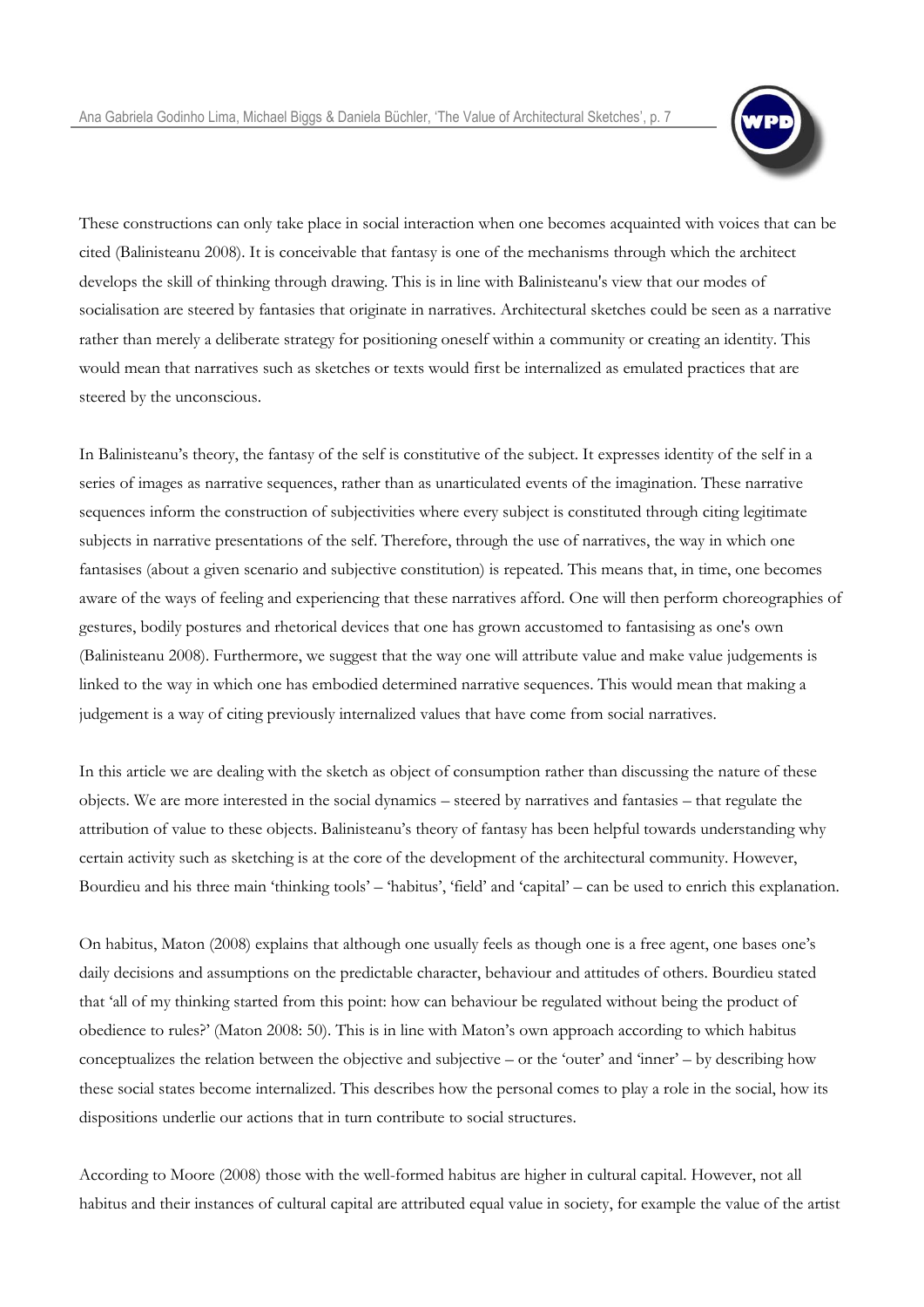

versus that of the craftsman. This notion of habitus having a status may explain why, as suggested above, the architectural community often attributes higher value to architectural sketches. If architectural sketches belong to a higher status habitus then they would deal with the loftier creative speculations rather than with the mundane technical problems that are more associated with a lower status habitus.

According to Bourdieu, field is concerned with the social space in which interactions, transactions and events occur. In his view, an analysis of social space involves not only locating the object of investigation in its specific historical, local/national/international and relational context, but also questioning the ways in which previous knowledge about the object had been generated, by whom and whose interests were served by those knowledgegenerating practices. In order to unpack Bourdieu"s notion of field, Thomson (2008) draws on three types of analogy: the football field, the science fiction force-field and the physics force-field.

First, a football field is defined as a bounded site where a game is played. In order to play the game, players have set positions; there are specific rules that novice players must learn and basic skills that they must master. What players can do, and where they can go during the game depends on their field position. The physical state of the field – whether it is wet, dry, well maintained or uneven – also has an effect on what players can do and thus how the game can be played. In other sports, playing fields are shaped differently according to the game that is played on them and each game has their own set of rules, histories, star players, legends and lore. Above, we stated that a skill is learned though time and that there is a tacit understanding about membership in that community that developed during the practice of that skill. In the case of Thomson's football field analogy, we can infer that besides the official rules in the book, every game has codes and behaviours that are not explicit or formalized, but that are assimilated through time playing the game, during which each player learns how to behave in order to continue playing the game, i.e. gain and retain membership of that community.

In the second analogy, Thomson refers to social agents who, when playing in particular positions, understand how to behave in the field, and this understanding not only feels "natural" but can also be explained using the truths – Bourdieu"s "doxa", that are common parlance within the field. This notion enables Thomson to use the analogy of a science fiction space ship as a microcosm inside which activities follow regular and ordered patterns and have some predictability. This is a field that is hierarchically structured, in which there are some people who are dominant and who have decision-making power over the ways in which this little social world functions. The space ship in this analogy is a force field that is designed to protect insiders from the outside environment. There are multiple social fields within this force field and each individual occupies more than one at a time, such as the economic field, the education field, the field of the arts, bureaucratic and political fields, and so on.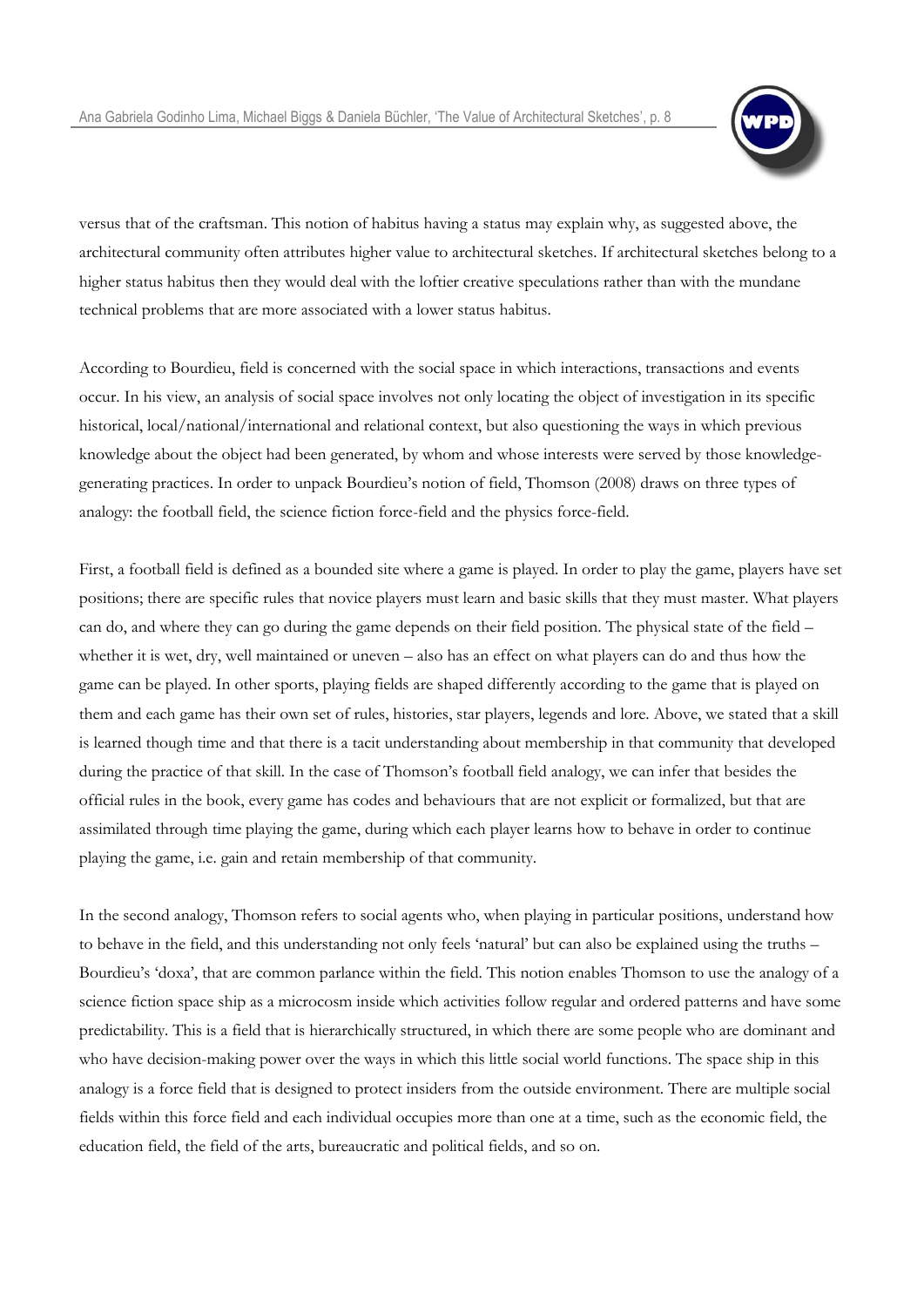

Third, in the physics domain, Thomson presents a force field as it is commonly represented, i.e. as a set of vectors that illustrate the forces exerted by one object on another. Bourdieu expressed this state of dispute by proposing that cultural and economic capital operated as two hierarchical poles in a social field. Lipstadt (2005) also identifies a state of dispute in a field and defines it as a system for analyzing the overlapping and competing elements that constitute society, or social space. Furthermore, she explains, a field is a universe of social relations constituted by the members of the field in accordance with their own habitus, logic, stakes, capitals and interests.

In order to understand field in this way it is important to understand Bourdieu"s notion of capital. In this rather long quote this notion is well explained:

It is in fact impossible to account for the structure and functioning of the social world unless one reintroduces capital in all its forms and not solely in the one form recognized by economic theory. Economic theory has allowed to be foisted upon it a definition of the economy of practices which is the historical invention of capitalism; and by reducing the universe of exchanges to mercantile exchange, which is objectively and subjectively oriented toward the maximization of profit, i.e., (economically) selfinterested, it has implicitly defined the other forms of exchange as non-economic, and therefore disinterested. In particular, it defines as disinterested those forms of exchange which ensure the transubstantiation whereby the most material types of capital – those which are economic in the restricted sense – can present themselves in the immaterial form of cultural capital or social capital and vice-versa. (Bourdieu 1986, 241-242)

Moore (2008) highlights the fact that an important aspect of this notion of capital is the contrast between the explicit nature of economic capital and the veiled nature of cultural capital. The former is openly a self-interested instrument of exchange and does not have intrinsic value, but is always a means to an end, i.e. profit, interest, wages, etc. Bourdieu contends that this is also true for other forms of symbolic capital, but that they, in their distinctive ways, deny and suppress their instrumentality by proclaiming themselves to be disinterested and of intrinsic worth. Moore considers this dynamic in relation to the arts field where cultural capital is presented as reflecting the intrinsic value of art works and the capacity of certain skilled individuals to recognize and appreciate those essential qualities.

## **Summary and Conclusion**

In this article, we have analysed architectural sketches as an example of how communities attribute value to activities and outputs. In the architectural practice community, architectural sketches are commonly regarded as tools that are used in the design process. However, when architects sketch, they are not only training a skill but are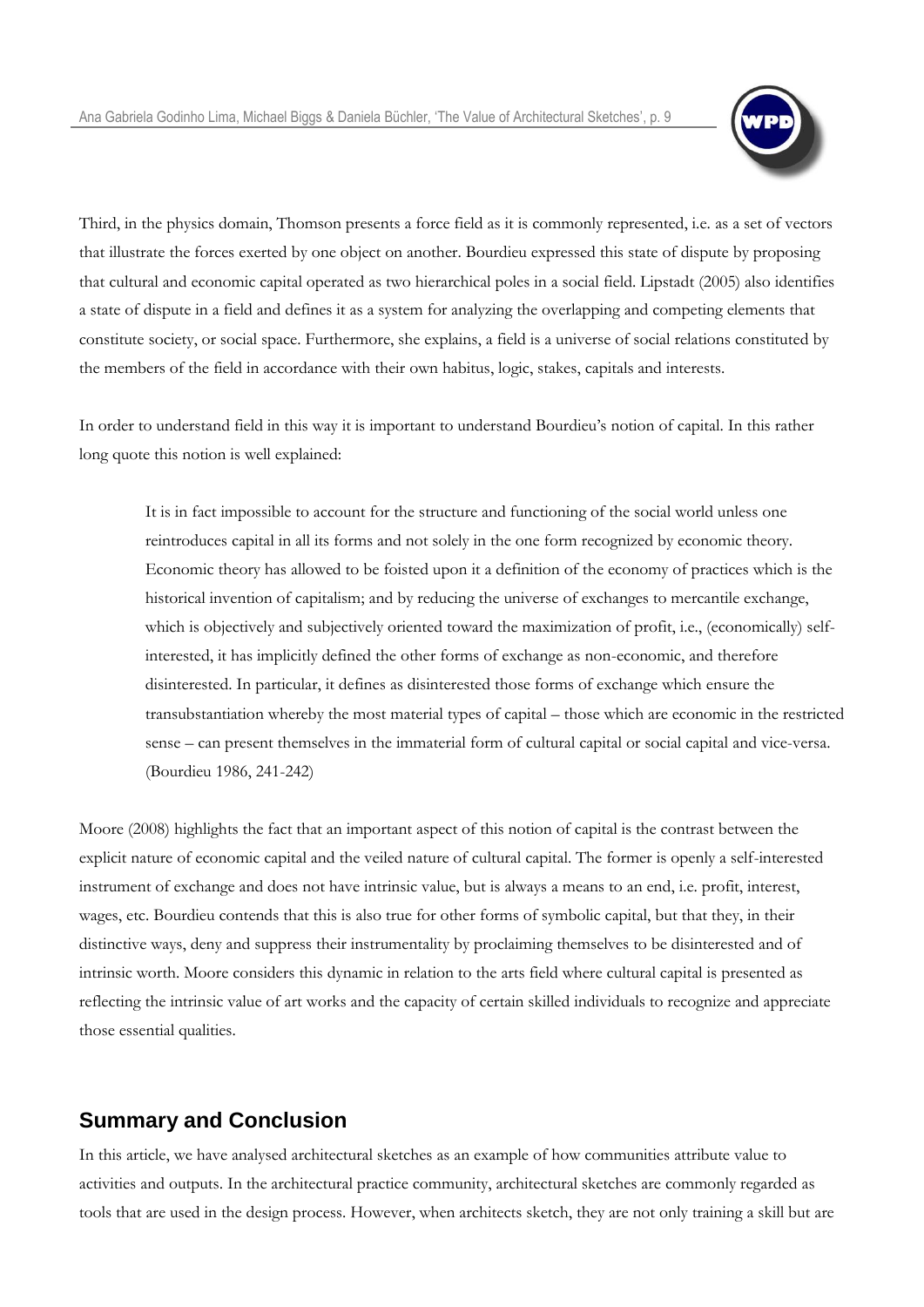

also learning how to develop and refine concepts through the act of drawing on paper. These hastily-made drawings are valued in a context of long periods of training and effort. The architectural community claim that one is able to sketch quickly and regularly as a result of a maturation of the skill of developing concepts through drawings. Le Corbusier's statement that drawing is a means to become "passionately involved" and enter into a kind of intuitive communion with the object that is being drawn, also echoes the ideational value of the sketch to the architectural community.

As suggested by Sennett, the ability to become involved is a by-product of the ability to concentrate for long periods of time – an investment that is required in order to develop a skill such as sketching – and comes before the comprehension of a subject. In effect, when sketching the architect is representing something that is neither defined, nor understood. This would in turn reinforce the notion of sketching as an ideational skill of conceiving of things through the act of drawing. Therefore, to the architectural practice community, architectural sketches are more than mere translations of what is already outlined in the architect's mind – sketching is also an activity that generates new knowledge. Although these objects are by definition unfinished and hastily made, they have the potential to impact on the material world, as illustrated by the examples of the *Sydney Opera House* and *Brasília Cathedral.*

We have focused on Bourdieu's thinking tools as a way of corroborating our claim about the structure of communities as groups of people who share certain values, find certain actions meaningful, certain outputs significant and satisfying. These communities invest in certain actions towards mastering certain skills and producing certain kind of output, all of which must result in some kind of gain or capital. We have also described the act of sketching as citation in order to discuss the efforts and engagements of those who enter and remain in the architectural profession or field. In reflecting about what motivates someone to undertake the challenging training in order to master a skill such as sketching, it seemed that Balinisteanu"s notion of fantasy might be present. This element of fantasy would not be completely detached from external social elements but, on the contrary, would be generated in the social space from the available narratives and then internalized or comprising the habitus.

Within this framework, one engages in developing the skill of sketching in architecture because, to some degree one identifies oneself with the professional habitus, sees oneself as belonging to that field, and proceeds to acquire that particular capital. The field in question can just as easily consist of the academic research community as of professional architectural practice. This identification of oneself as belonging to a community may be perceived as something that is already happening, about to happen or as something that is never completely achievable. It could therefore serve as a motivator towards the acquisition of behaviours and capitals that insert the individual more comfortably and securely in the field. Architectural sketching serves as a vehicle for the identification of professional practitioners and as a conceptual and technical skill required of and by members. When translated to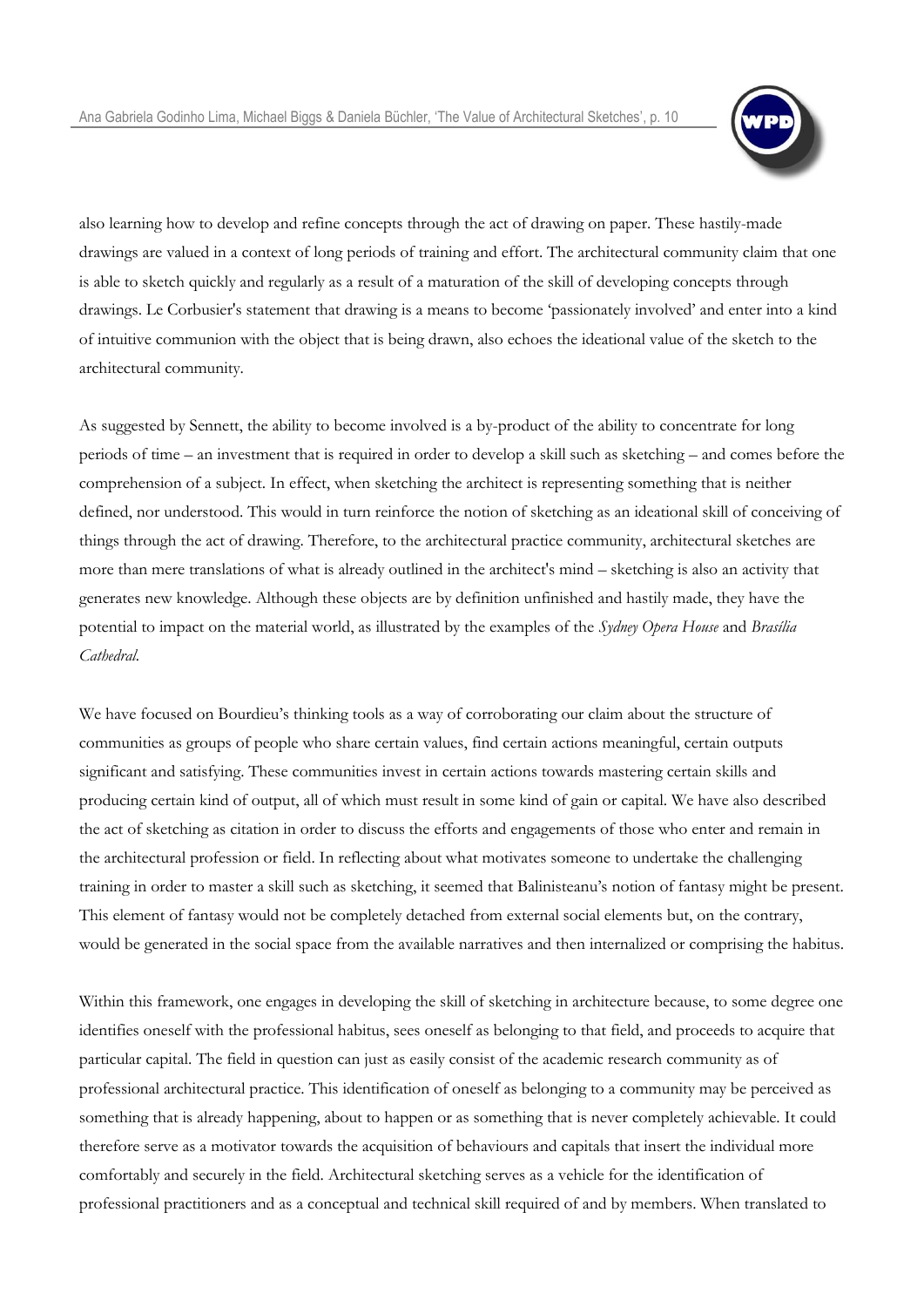

academic research in architecture, such behaviours and capital are still present, but construed within the interests of the new field. Therefore we claim that architectural sketching as an activity, and particularly architectural sketches as outputs with ideational content, have different but potentially equal value for the respective communities once their significance for each community has been determined.

#### **References**

- Balinisteanu, T. 2008. "States of Fancy: the role of fantasy and narrative in constructing social words." *Angelaki* 13 (3): 1-16.
- Biggs, M. and D. Büchler. 2010a. "Communities, Values, Conventions and Actions." In M. Biggs and H. Karlsson (eds.) *The Routledge Companion to Research in the Arts*. London: Routledge, 82-98.
- --- . 2010b. "Transdisciplinarity and New Paradigm Research." In I. Doucet and N. Janssens (eds.) *Transdisciplinary Knowledge Production in Architecture and Urbanism. Towards hybrid modes of inquiry*. Dordrecht: Springer Verlag.
- Bourdieu, P. 1986. "The Forms of Capital." In J. Richardson (ed.) *Handbook of Theory and Research for the Sociology of Education*. Westport, CT: Greenwood, 241-258.
- Büchler, D., M. Biggs and L-H. Ståhl. 2009. "Areas of Design Practice as an Alternative Research Paradigm." *Design Principles and Practices: an international journal,* 3 (2): 327-338. http://ijg.cgpublisher.com/product/pub.154/prod.196 [accessed January 10 2010]
- Büchler, D. and A.G.G. Lima. 2008. "Drawing about images: textual and non-textual interpretation." *Working Papers in Art and Design,* 5, http://sitem.herts.ac.uk/artdes\_research/papers/wpades/vol5/dbalabs.html [accessed January 10, 2010].
- Edwards, B. 2005. "The Use of Drawing in Architectural Design." *arq: Architectural Research Quarterly,* 9: 273-286.
- Farthing, S. 2008. "Recording: and questions of accuracy."In S. Garner (ed.) *Writing on Drawing: essays on drawing practice and research*. Bristol: Intellect, 141-152.
- Fraser, I. and R. Henmi. 1994. *Envisioning Architecture.* New York: Wiley.
- Herbert, D. 1992. "Graphic Processes in Architectural Study Drawings." *Journal of Architectural Education*, 46 (1): 28- 39.
- Jonson, B. 2002. "Sketching Now." *Journal of Art and Design Education* 21 (3): 246-253.
- Krasny, E. (ed.) 2008. *The Force is in the Mind,* Basel: Birkhäuser.
- Lima, A.G.G., C.R. Santos and R.V. Zein. 2008. "Arquitetura Paulista Mackenzie: Centro de Documentação Digital." *Relatório de Pesquisa.* São Paulo: Mackpesquisa.
- Lipstadt, H. 2005. "Bourdieu's Bequest." *The Journal of the Society of Architectural Historians,* 64 (4): 433-436.

Maton, K. 2008. "Habitus." In Grenfell, M. (ed.) *Pierre Bourdieu: Key Concepts.* Stocksfield: Acumen Publishing, 49-65.